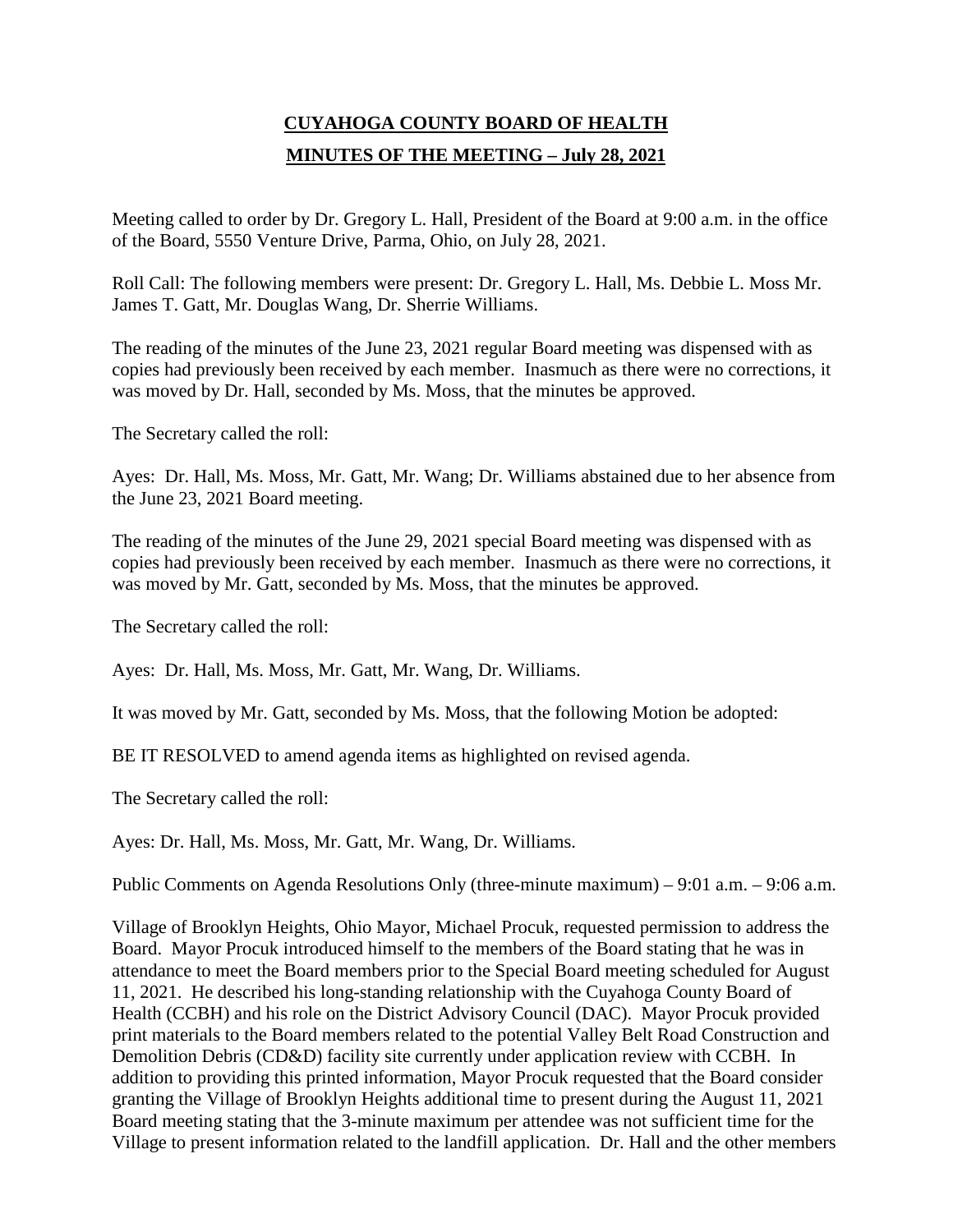of the Board thanked Mayor Procuk for the information provided. Mayor Procuk thanked the Board for their time and left the meeting to tend to other Village business.

Review of the Financial Statements.

Legislative Updates – N/A

Committee Reports – N/A

Approval of Resolutions/Motions:

### **REGULAR ACTIONS OF THE BOARD:**

It was moved by Mr. Wang, seconded by Ms. Moss, that the following RESOLUTION (2021- 77) be adopted:

BE IT RESOLVED to authorize the Health Commissioner to enter and execute a contract with the Ohio Department of Health for implementation of the Breastfeeding in the Workplace Expansion Project from July 1, 2021 through September 30, 2021 in the amount of \$3,000.00.

The Secretary called the roll:

Ayes: Dr. Hall, Ms. Moss, Mr. Gatt, Mr. Wang, Dr. Williams.

It was moved by Mr. Gatt, seconded by Dr. Williams, that the following RESOLUTION (2021- 78) be adopted:

BE IT RESOLVED to authorize the Health Commissioner to enter and execute an addendum to the contract with Medical Mutual to include CCBH as a network/participating provider in Medical Mutual's CLECare Network to deliver all covered services beginning on August 1, 2020. Amount to be received shall be consistent with approved Medical Mutual CLECare Network reimbursement rates (Resolution 2018-96).

The Secretary called the roll:

Ayes: Dr. Hall, Ms. Moss, Mr. Gatt, Mr. Wang, Dr. Williams.

It was moved by Mr. Wang, seconded by Ms. Moss, that the following RESOLUTION (2021- 79) be adopted:

BE IT RESOLVED to authorize the Health Commissioner to enter and execute a contract with Cuyahoga County Department of Senior and Adult Services under the Ryan White Part A Program grant from March 1, 2021 through February 28, 2022 in an amount not to exceed \$56,401.00.

The Secretary called the roll:

Ayes: Dr. Hall, Ms. Moss, Mr. Gatt, Mr. Wang, Dr. Williams.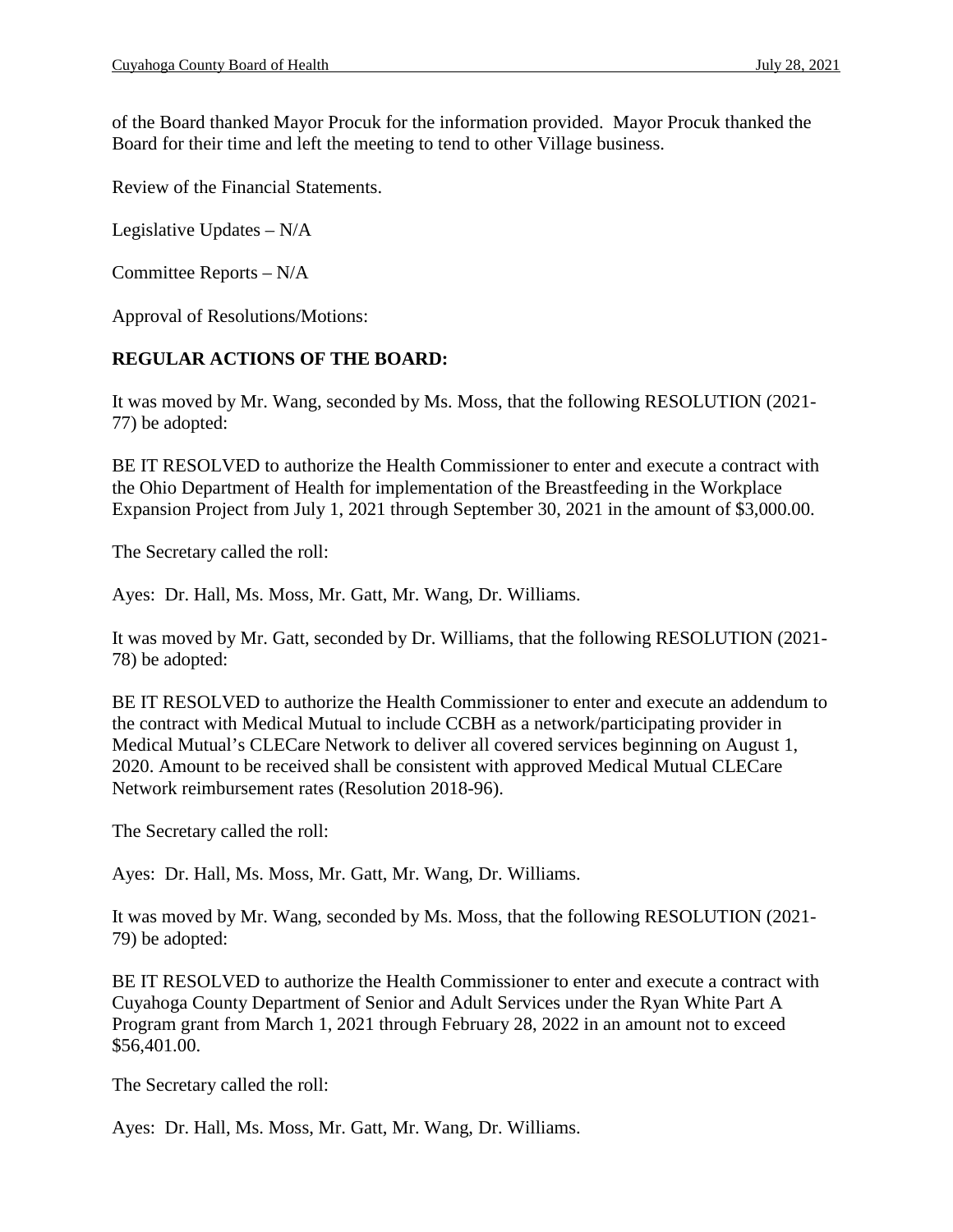It was moved by Mr. Wang, seconded by Mr. Gatt, that the following RESOLUTION (2021-80) be adopted:

BE IT RESOLVED to authorize payment for the contract and/or order with the following vendors:

| Vendor    | Amount | Date | <u>Purpose</u>                                                 |
|-----------|--------|------|----------------------------------------------------------------|
| Radio One |        |      | \$107,314.00 05/14/2021 Create awareness around COVID vaccines |
|           |        |      | ZED Digital \$10,830.00 09/22/2020 Website Maintenance         |

The Secretary called the roll:

Ayes: Dr. Hall, Ms. Moss, Mr. Gatt, Mr. Wang, Dr. Williams.

It was moved by Mr. Wang, seconded by Dr. Hall, that the following RESOLUTION (2021-81) be adopted:

BE IT RESOLVED to approve an amendment to the Collective Bargaining Agreement with the Ohio Nurses Association (ONA) to provide for a correction in the language on overtime travel and to allow for remote work.

The Secretary called the roll:

Ayes: Dr. Hall, Ms. Moss, Mr. Gatt, Mr. Wang, Dr. Williams.

Dr. Hall moved the two resolutions listed under Miscellaneous Business on the revised agenda up to be considered prior to Board Orders, Rules, Fees or Regulations on the agenda.

Thereupon, it was also moved by Mr. Wang, seconded by Dr. Williams, that the following RESOLUTION (2021-83) be adopted:

BE IT RESOLVED to authorize the Health Commissioner to enter and execute a contract with Qualtrics, LLC from August 7, 2021 through August 6, 2022 in an amount not to exceed \$198,000.00 for the hosting and maintenance of an electronic case investigation process for the COVID-19 Response.

The Secretary called the roll:

Ayes: Dr. Hall, Ms. Moss, Mr. Gatt, Mr. Wang, Dr. Williams.

Thereupon, it was also moved by Dr. Williams, seconded by Dr. Hall, that the following RESOLUTION (2021-84) be adopted:

BE IT RESOLVED to authorize the Health Commissioner to enter and execute contracts to host vaccination events in the Community.

The Secretary called the roll:

Ayes: Dr. Hall, Ms. Moss, Mr. Gatt, Mr. Wang, Dr. Williams.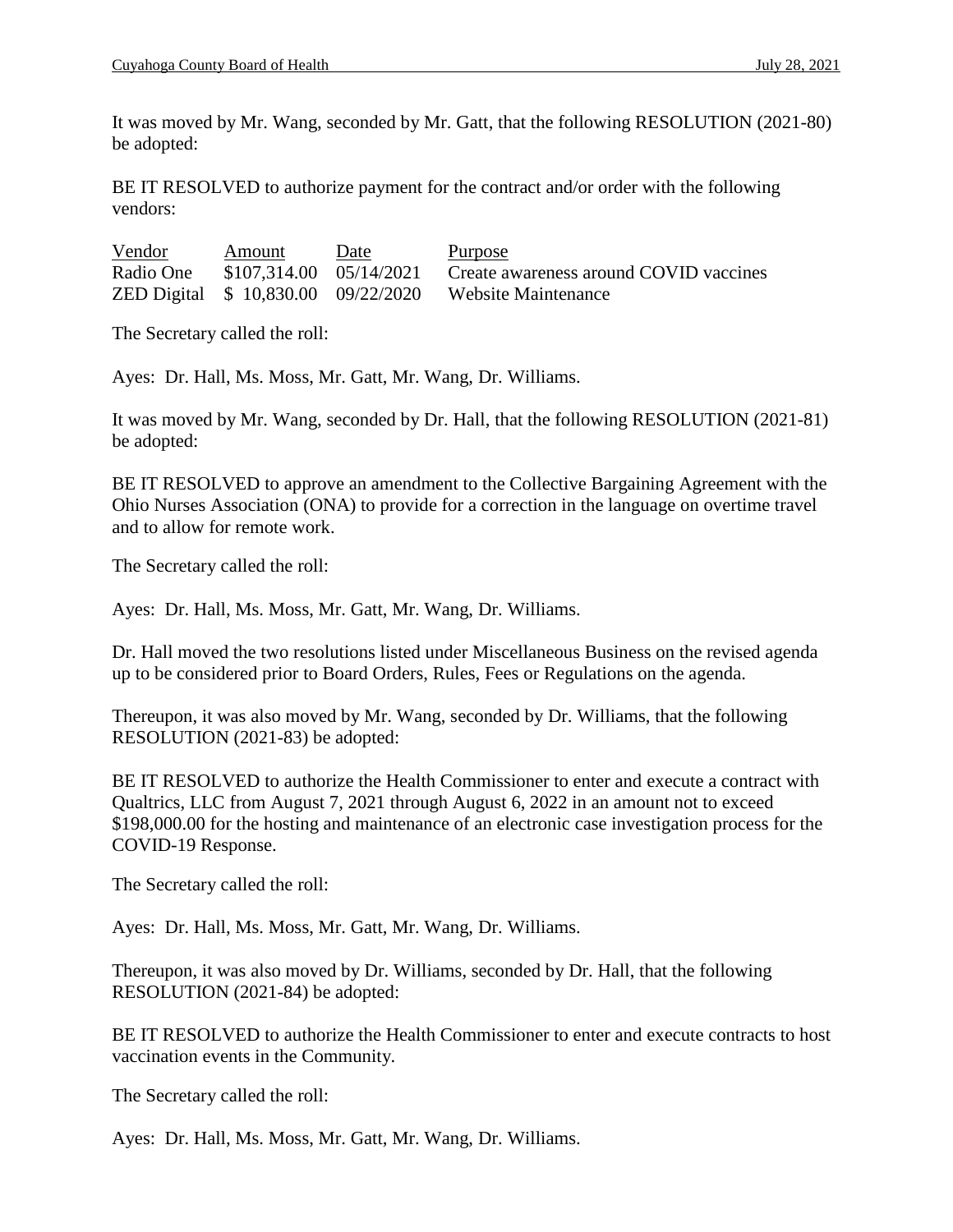Thereupon, it was also moved by Dr. Williams, seconded by Dr. Hall, that the following RESOLUTION (2021-85) be adopted:

BE IT RESOLVED to honoring Saida Mazzone for 23 years of dedicated public health service to the Cuyahoga County Board of Health.

The Secretary called the roll:

Ayes: Dr. Hall, Ms. Moss, Mr. Gatt, Mr. Wang, Dr. Williams.

## **BOARD ORDERS, RULES, FEES OR REGULATIONS**

### **FIRST READING:**

None

### **SECOND READING:**

None

## **THIRD READING:**

None

It was moved by Mr. Wang, seconded by Mr. Gatt, that the following RESOLUTION (2021-82) be adopted:

BE IT RESOLVED that approval be given of the Consent Agenda as set forth in the attached schedules:

| Schedule A | <b>Appropriation Measures.</b>                 |
|------------|------------------------------------------------|
| Schedule B | Cash Transfers.                                |
| Schedule C | Routine Personnel Actions.                     |
| Schedule D | Employee Training and Travel Expenses.         |
| Schedule E | Approval of Vouchers. (Available upon request) |
| Schedule F | CRC Report and Other Contracts.                |
|            |                                                |

The Secretary called the roll:

Ayes: Dr. Hall, Ms. Moss, Mr. Gatt, Mr. Wang, Dr. Williams.

Break – 9:49 a.m. – 10:02 a.m.

Health Commissioner's Report – 10:02 a.m. – 10:43 a.m. COVID-19 Response Update (10:02 a.m. – 10:43 a.m.)

Public and Staff Comments (three-minute maximum) – N/A.

It was moved by Mr. Wang, seconded by Dr. Williams, that pursuant to Resolution 1993-43 and O.R.C. Sec 121.22 the Board Adjourn to Executive Session to discuss personnel issues.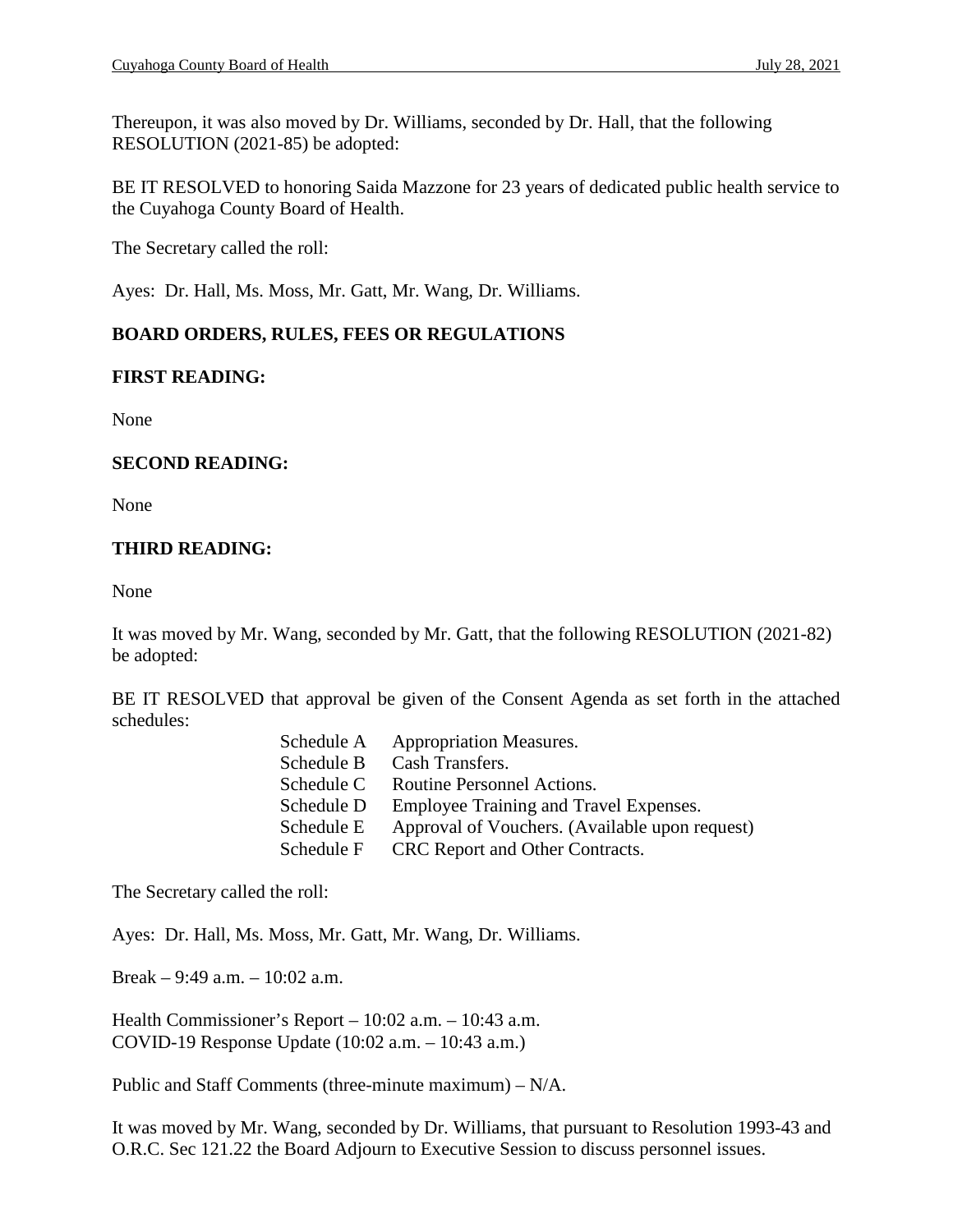The Secretary called the roll:

Ayes: Dr. Hall, Ms. Moss, Mr. Gatt, Mr. Wang, Dr. Williams.

Executive Session began at 10:50 a.m.

Executive Session ended at 1:17 p.m.

Miscellaneous Business –

Thereupon, it was also moved by Mr. Wang, seconded by Ms. Moss, that the following RESOLUTION (2021-86) be adopted:

BE IT RESOLVED to authorize amendments to the Board's health and dependent care Flexible Spending Accounts.

The Secretary called the roll:

Ayes: Dr. Hall, Ms. Moss, Mr. Gatt, Mr. Wang, Dr. Williams.

It was moved by Dr. Hall, seconded by Ms. Moss, that the following RESOLUTION (2021-87) be adopted:

BE IT RESOLVED to authorize the Health Commissioner to negotiate and execute an agreement to engage an executive search firm.

The Secretary called the roll:

Ayes: Dr. Hall, Ms. Moss, Mr. Gatt, Mr. Wang, Dr. Williams.

Thereupon, it was moved by Dr. Hall, seconded by Mr. Gatt, that the following Motion be adopted:

BE IT RESOLVED that the meeting be adjourned at 1:20 p.m.

The Secretary called the roll:

Ayes: Dr. Hall, Ms. Moss, Mr. Gatt, Mr. Wang, Dr. Williams.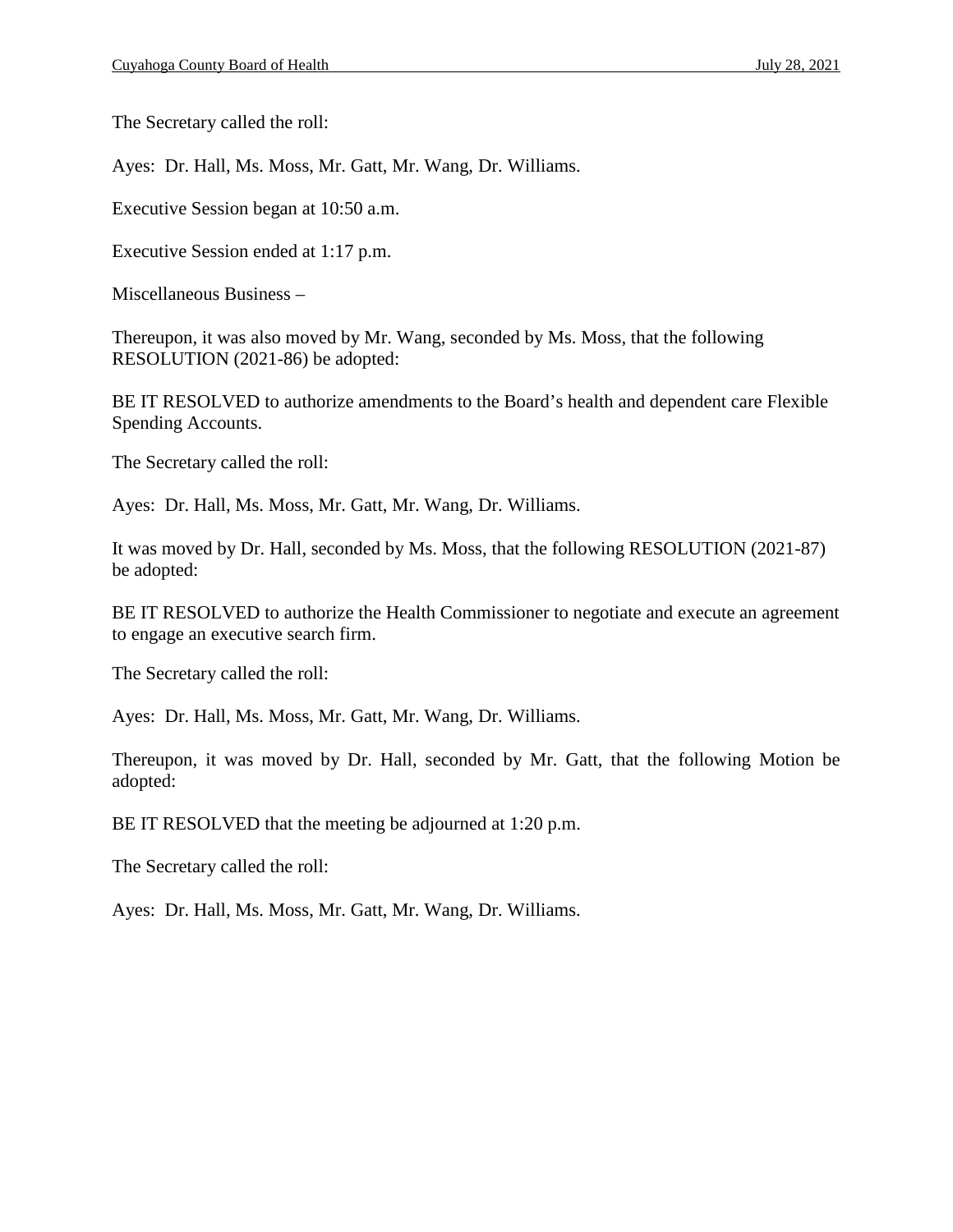# **SCHEDULE A APPROPRIATION MEASURES**

- 1. Establish Budgets
	- A. Establish a budget for the 2021/2022 PHEP grant in the amount of \$957,590.95 (ref. enclosed).
- 2. Budget Revisions
	- A. Budget revision in the 2020 Dental Sealant grant to decrease the budget by \$50,676.23 (ref. enclosed).
	- B. Budget revision in the 2020/2021 Newborn Home Visiting Program to decrease the budget by \$521,062.00 (ref. enclosed).
	- C. Budget revision in the 2020/2021 Ryan White Part A Program grant to decrease the budget by \$470,434.36 (ref. enclosed).
	- D. Budget revision in the 2020/2021 Ohio Equity Institute (OEI) grant to increase budget by \$141,372.25 (ref. enclosed).
	- E. Budget revision in the 2019/2021 Farm to School grant to redistribute \$183.39 (ref. enclosed).
	- F. Budget revision in the 2020/2021 Racial and Ethnic Approaches to Community Health (REACH) grant to redistribute \$100,120.49 (ref. enclosed).
	- G. Budget revision in the 2020/2021 Breastfeeding in the Workplace grant to redistribute \$0.58 (ref. enclosed).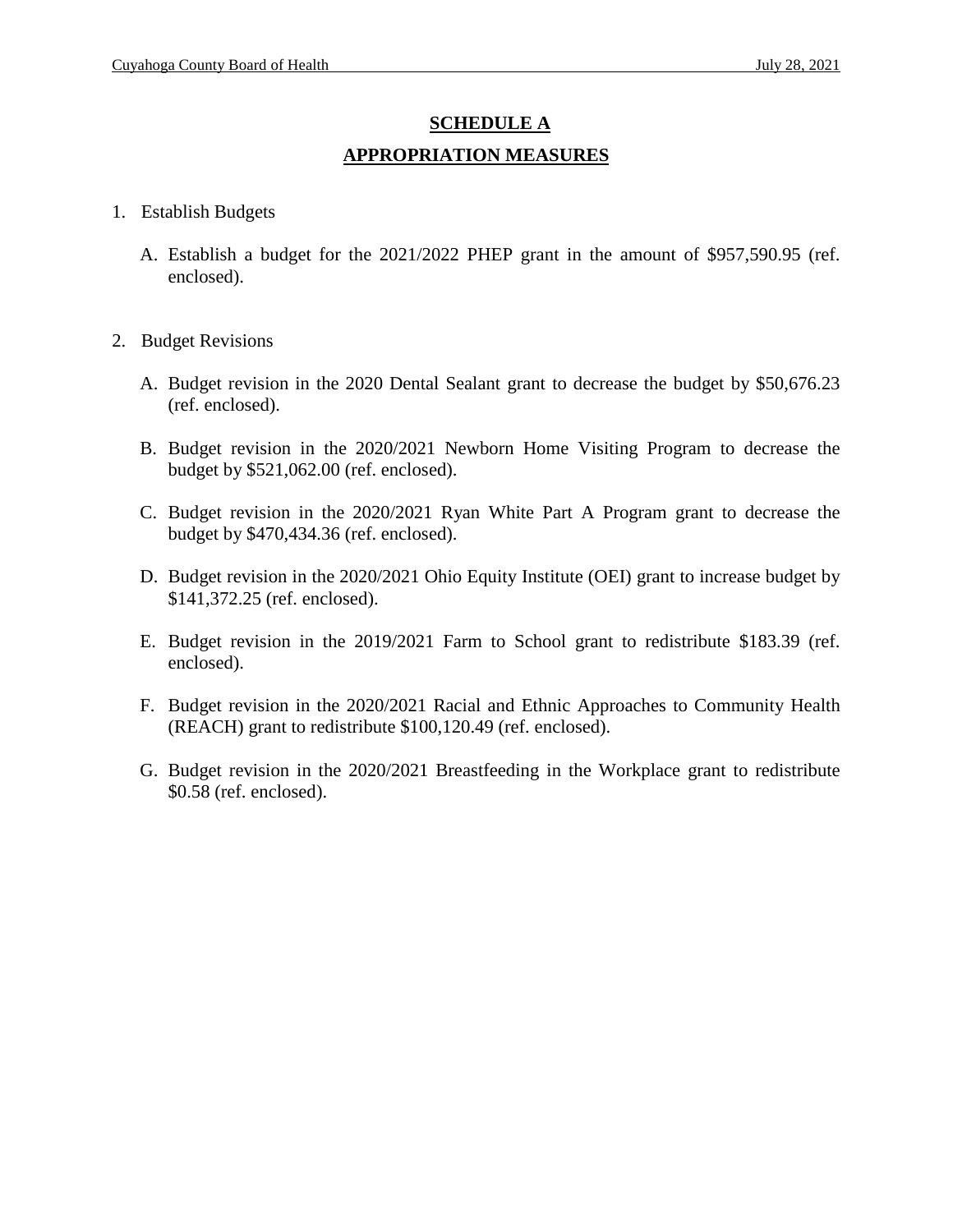# **SCHEDULE B CASH TRANSFERS**

1. Operating Transfers

None

2. Residual Equity Transfers

None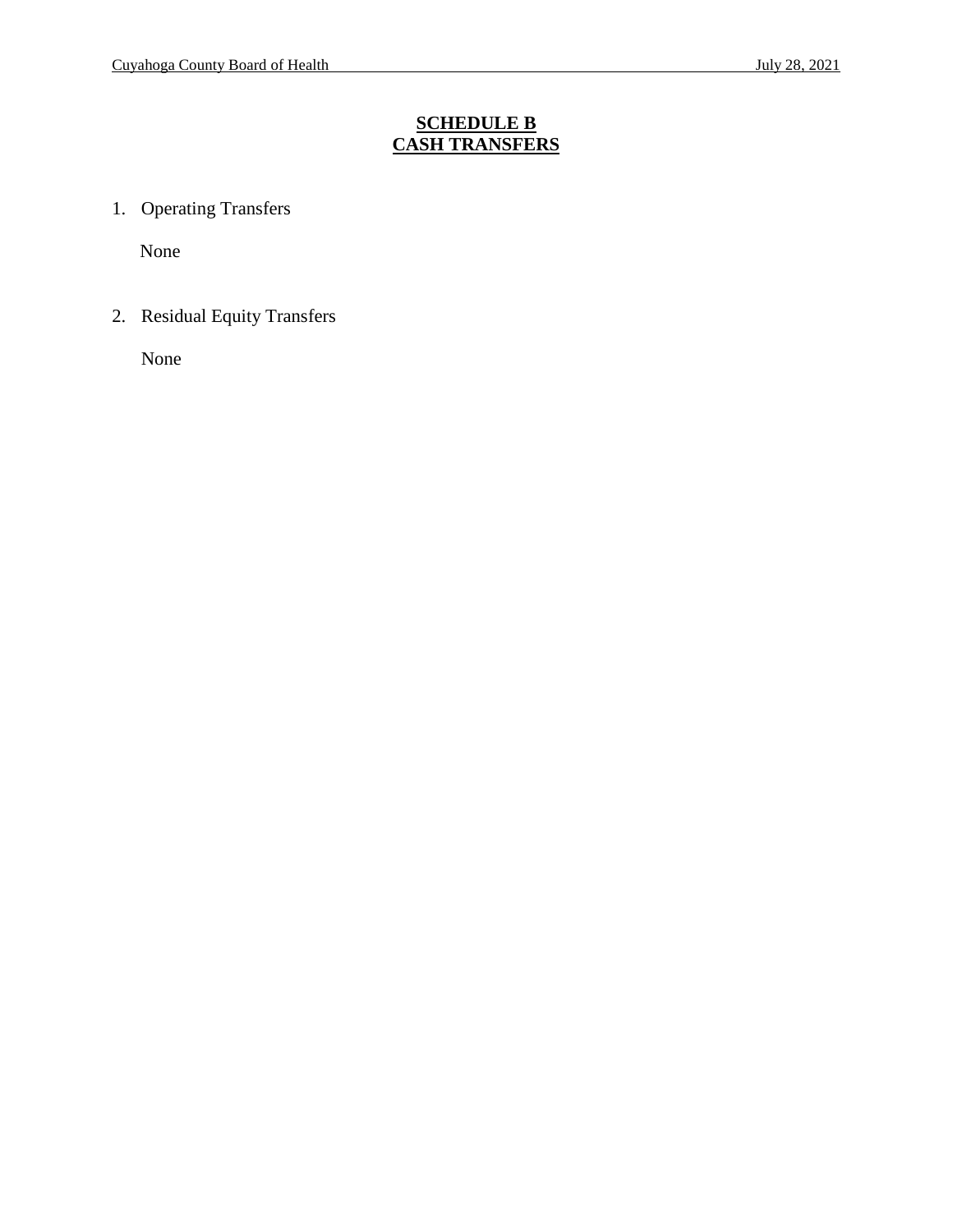## **SCHEDULE C ROUTINE PERSONNEL ACTIONS**

Unless otherwise specifically indicated, said appointments shall be effective as of the beginning of the next pay period following completion and satisfaction of any post offer requirements and signature as determined by the Director of Organizational Development.

Ratify Appointment(s):

- A. Jazmine Kirkland, Data Analyst, Grade E, \$53,968.00 annually, effective May 24, 2021.
- B. Khandi King, Data Analyst, Grade E, \$53,968.00 annually, effective May 24, 2021.
- C. Danielle LeGallee, Grant Coordinator, Grade C, \$41,149.00 annually, effective July 19, 2021.
- D. Mason Leuthaeuser, Sanitarian in Training, Grade C, \$41,149.00 annually, effective July 19, 2021.

Appointment(s):

A. TBD, Public Health Nurse Program Manager, Grade E, \$53,968.00 annually.

Promotion(s):

A. Erin Lark, Grant Program Manager, Grade E, \$53,968.00 annually, effective August 2, 2021.

Retirement(s):

A. Saida Mazzone, Administrative Specialist, effective July 31, 2021.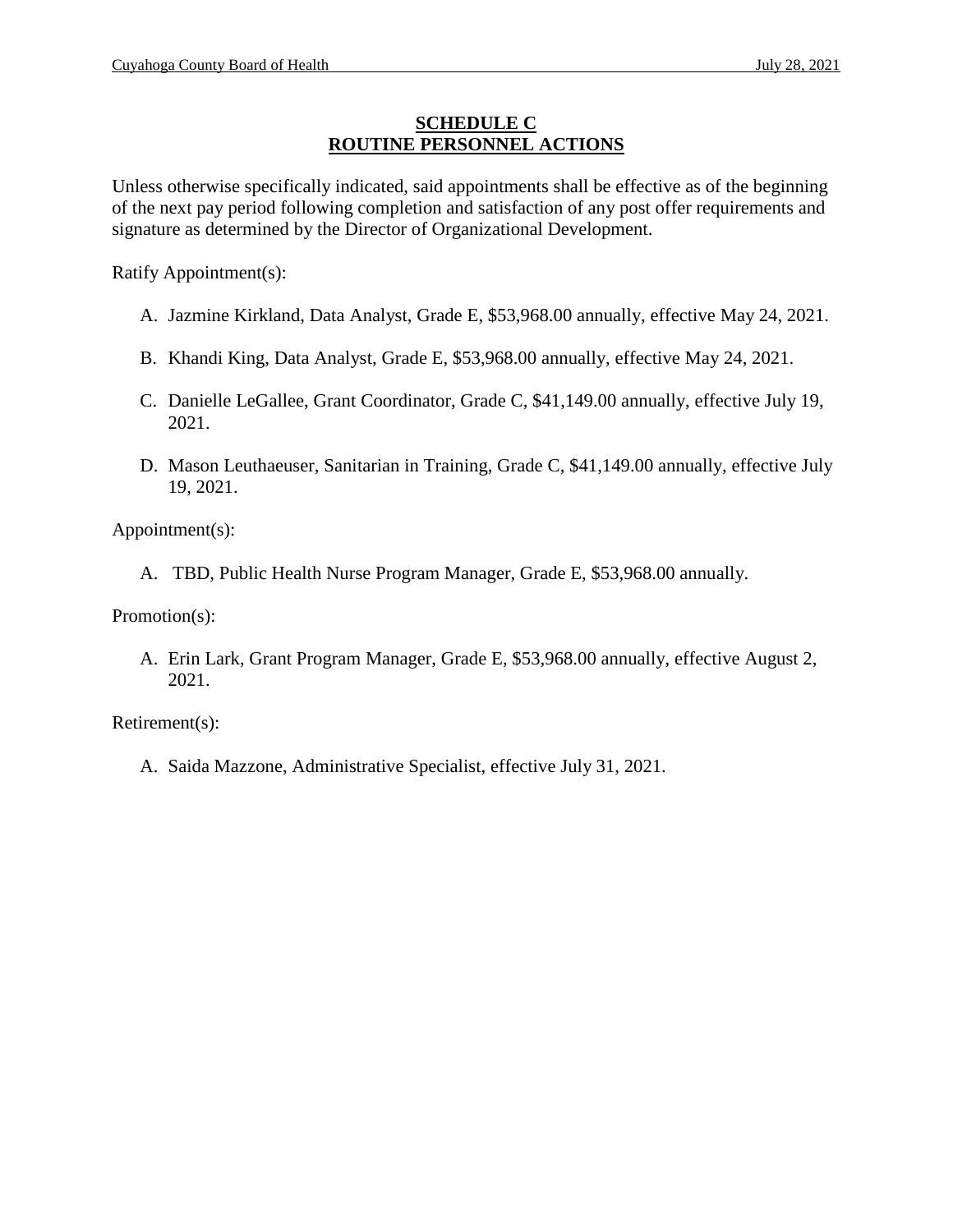# **SCHEDULE D EMPLOYEE TRAINING AND TRAVEL EXPENSES**

#### **Administration**

None

Environmental Public Health

None

Epidemiology, Surveillance and Informatics

None

Prevention and Wellness

- a. Ryan White staff to program meetings June 1, 2021-February 28, 2022 various locations in Ohio.
- b. Ending the HIV Epidemic (EtHE) staff to program meetings June 1, 2021-February 28, 2022 – various locations in Ohio.
- c. Implementing Enhanced HIV Prevention staff to program meetings June 1, 2021-July 31, 2022 – various locations in Ohio.

\*Professional education under ONA contract.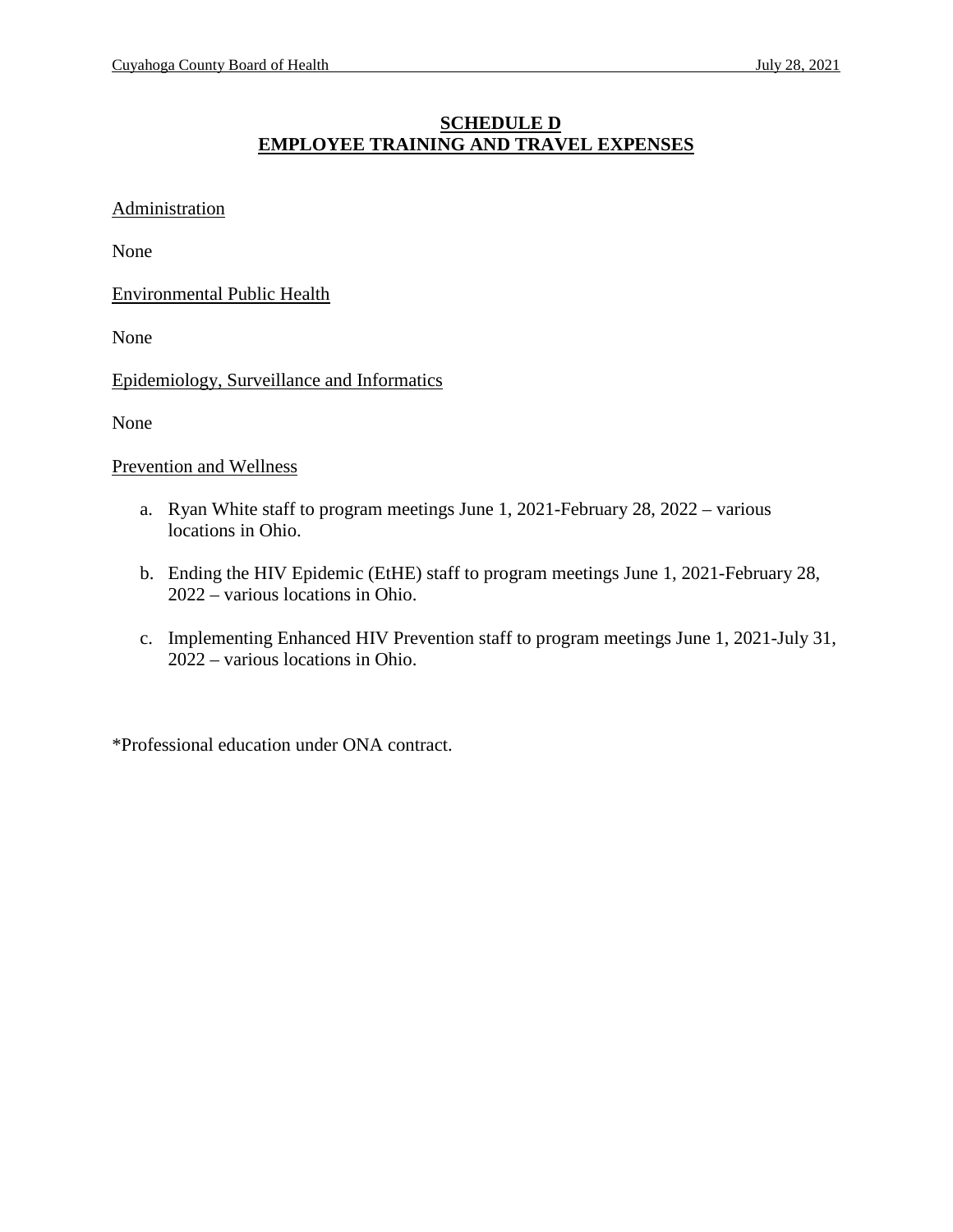### **SCHEDULE F CRC REPORT AND OTHER CONTRACTS**

#### A. CRC Report

1. June 22, 2021 Meeting (ref. enclosed):

Contract Authorizations

CRC 2021-55: American Builders & Applicators - \$9,050.00

CRC 2021-56: American Builders & Applicators - \$9,850.00

CRC 2021-57: American Builders & Applicators - \$17,675.00

2. July 6, 2021 Meeting (ref. enclosed):

No Exchange of Funds

CRC 2021-58: Contract award authorizations for lead remediation rescission:

| CRC#        | Contractor              | <b>Address</b>             | Award       |
|-------------|-------------------------|----------------------------|-------------|
| $2021 - 13$ | <b>TNT Construction</b> | 3603 Menlo Rd, Shaker Hts. | \$20,905.00 |

Tabled Items

CRC 2021-64: Contract - Paramount Insurance Company

Contract Approvals

CRC 2021-59: Addendum - American Builders and Applicators, LLC - to increase the amount to be paid from \$24,400.00 to \$24,800.00

CRC 2021-60: David W. Knight, D.D.S. - \$65.00

CRC 2021-61: Cleveland Rape Crisis Center - \$18,200.00

CRC 2021-62: Smith & Oby - \$11,932.77

Revenue Generating Agreements

CRC 2021-63: Ohio Department of Health (ODH) Smoke-Free Workplace Program - \$20,000.00

3. July 20, 2021 Meeting (ref. enclosed):

No Exchange of Funds

CRC 2021-65: Contract award authorizations for lead remediation rescission: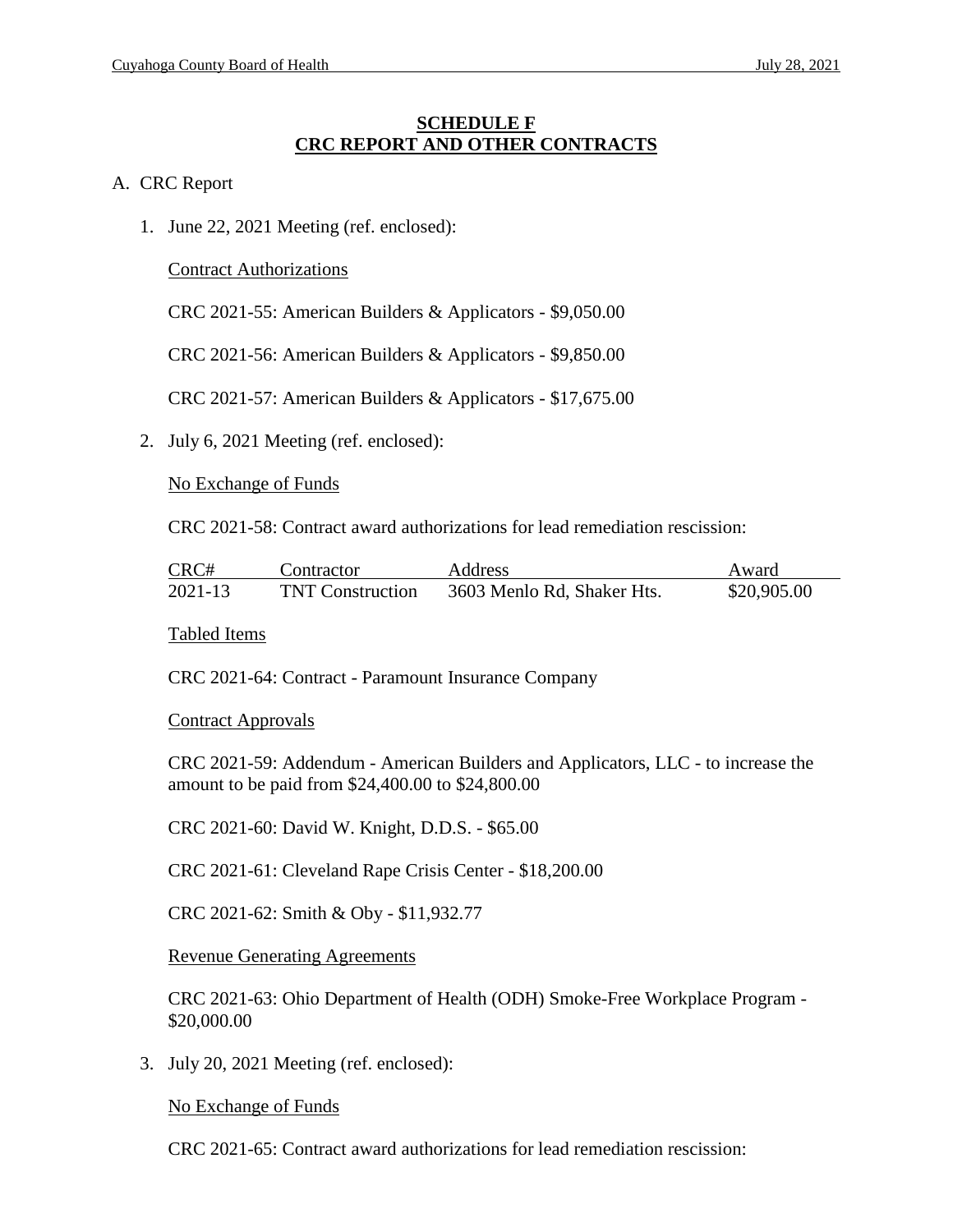| CRC#    | Contractor                                                               | <b>Address</b> | Award |
|---------|--------------------------------------------------------------------------|----------------|-------|
| 2020-96 | American Builders & Applicators 3604 Chelton Rd. Shaker Hts. \$33,100.00 |                |       |

Tabled Items

CRC 2021-64: Contract - Paramount Insurance Company

# **Contract Authorizations**

CRC 2021-66: TNT Construction Company - \$21,600.00

B. Other Contracts